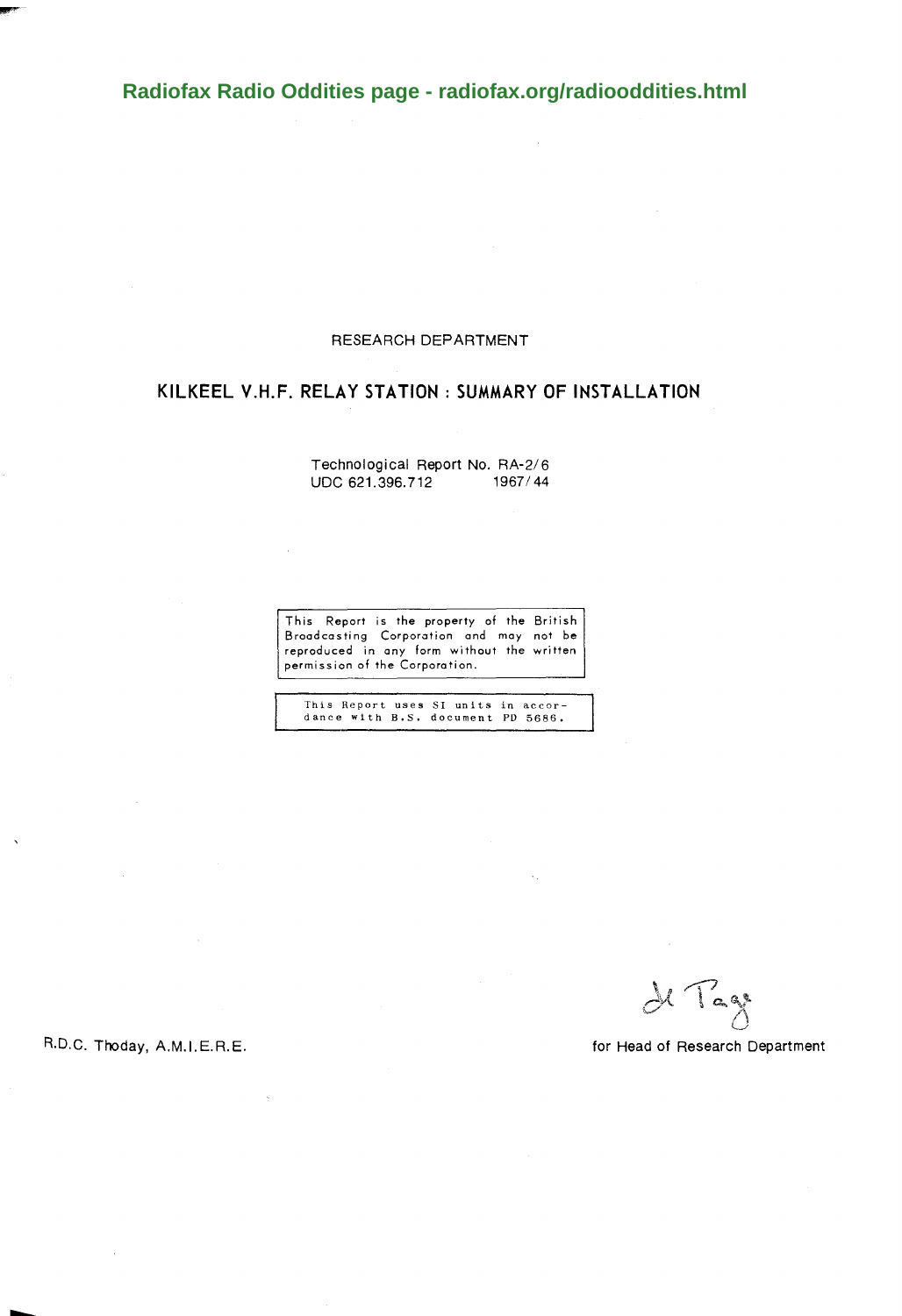

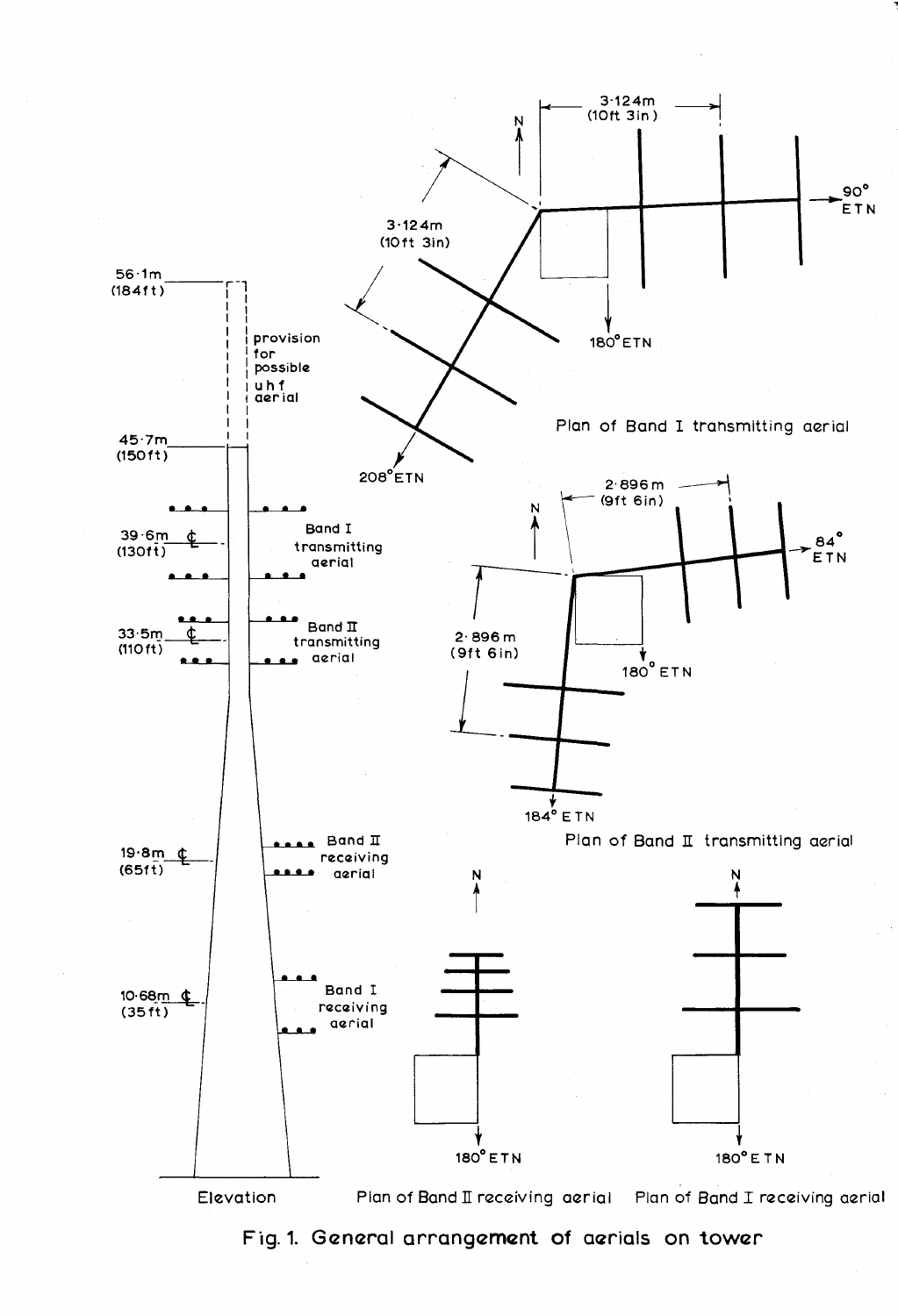NO. RA-2/6 September 1967/44

# **V.U.F. RELAY STATIONS: SUMMARY OF INSTALLATION TELEVISION**

# NAME: **KILKEEL** -

SERVICE TRANSMISSIONS COMMENCED: **20th March 1967** 

### SITE DATA

LOCATION: **Approximately 4km (2.5 miles) north-west of Kilkeel** 

GRID REFERENCE: **J28llBO** 

HEIGHT, A.O.D.: **253.6m (832 ft)** 

#### SUPPORT STRUCTURE

TYPE: Self-supporting tower <sup>~</sup>OVERALL HEIGHT: **45.7m (150 ft)** ....

GENERAL ARRANGEMENT

FIGURE: 1

#### FREQUENCIES

BAND: T

CHANNEL: 3

VISION CARRIER OFFSET: **+37.125 kHz** 

SOUND CARRIER OFFSET: +37.125 **kHz** 

### TRANSMITTER

POWER: **10 W** (Translator)

### NOTES:

TRANSMITTING AERIAL

DESCRIPTION: **Two horizontal tbreeelement Yagis per tier** 

NUMBER OF TIERS: 2

MEAN HEIGHT: **39.6m (130 ft)** 

FEEDERS

TRANS\lITTING: **T 3320** 

RADIATION CHARACTERISTICS

POLARIZATION: **Horizontal** 

\lEAN E.R.P.: **8.9 W** 

**MAXIMUM E.R.P.: 24.7 W** 

H.R.P.: **Fig. 2** 

#### PROGRAMME SOURCE

PARENT: **Divis Obtained by direot reoeption**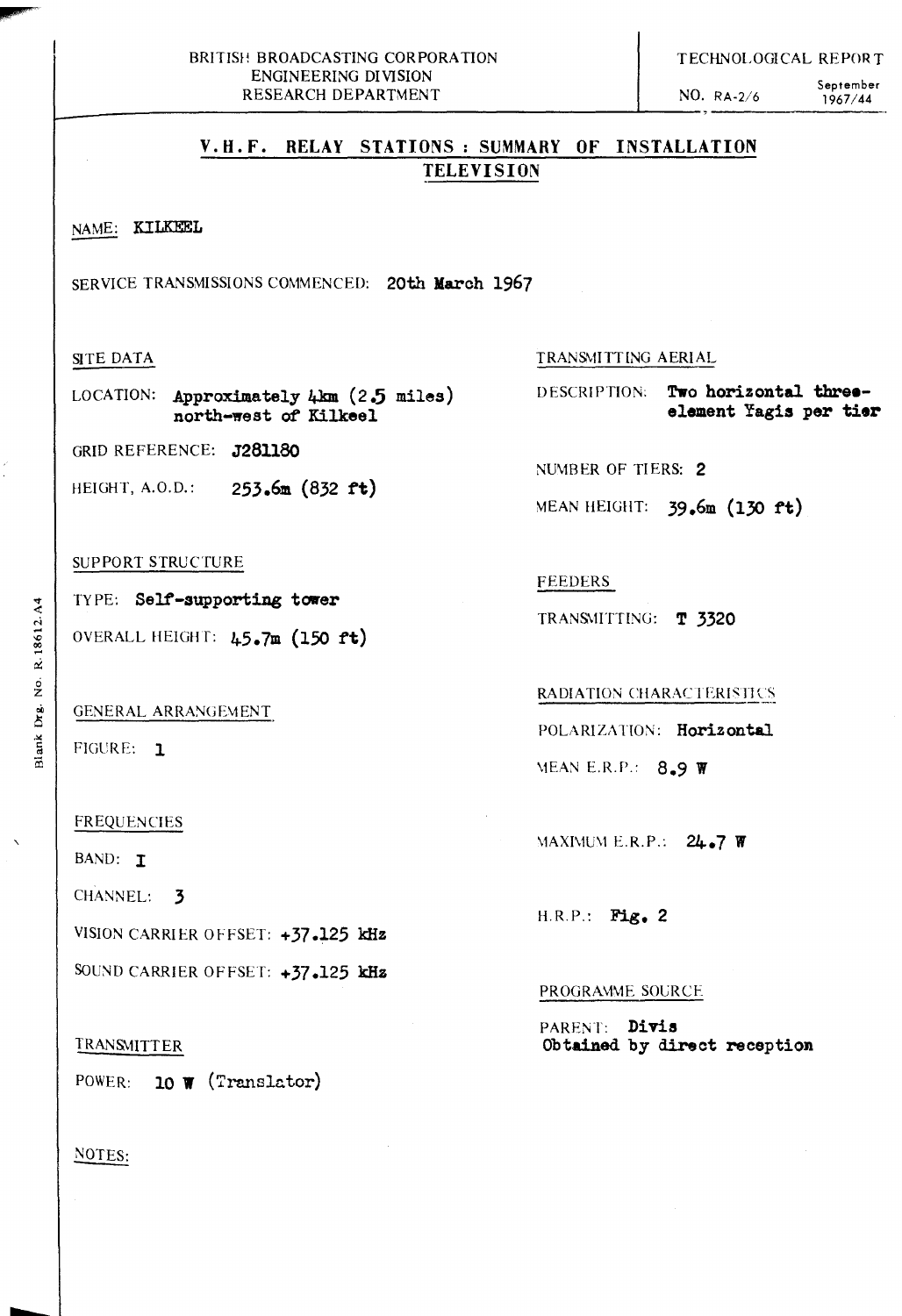



Fig.2. Band I templet and horizontal radiation pattern

- ------------- Maximum permissible E.R.P. ------ Minimum desirable E.R.P. Unit field corresponds to an E.R.P. of 50W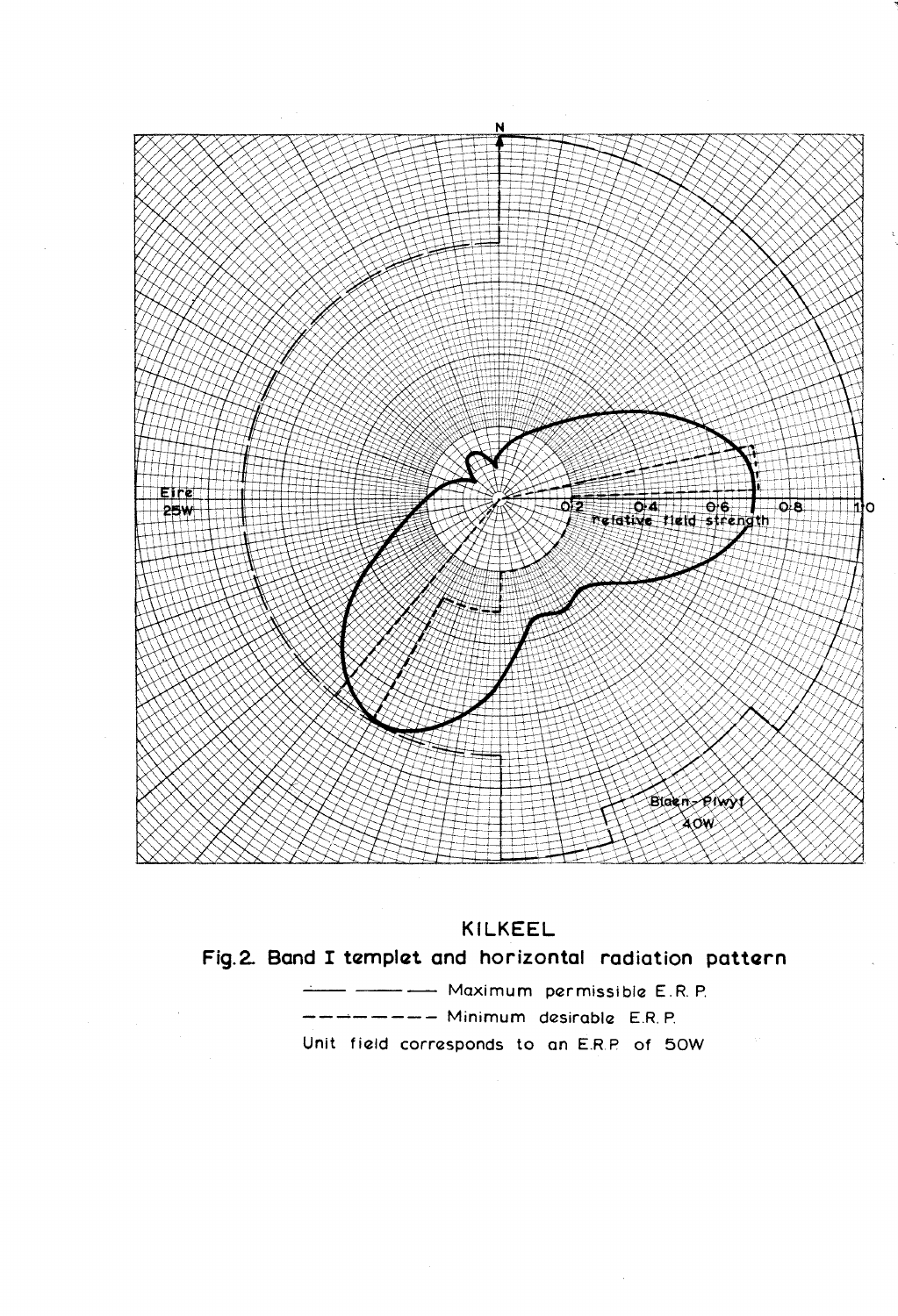## **V.H.F. RELAY STATIONS: SUMMARY OF INSTALLATION SOUND**

~ **Kilkeel** 

SERVICE TRANSMISSIONS COMMENCED: 20th March 1967

### BAND II FREQUENCIES RADIATION CHARACTERISTICS

- LIGHT: **88.8 Wz**
- THIRD: **91.0 Jmz**
- HOME: **93.2 Wz**

#### TRANSMITTER

POWER: **10" (Translator)** 

#### PROGRAMME SOURCE

II.R.P.: **Fig. 3** 

TRANSMITTING AERIAL

PARENT: Divis **Obtained by direct reception** 

POLARIZATION: **Horizontal** 

**MEAN E.R.P.: 7.8 W** 

**MAXIMUM E.R. P.: 19.4 <b>W** 

DESCRIPTION: **Two horizontal three-element Yagis per tier** 

NUMBER OF TIERS: 2

MEAN HEIGHT: **33.5 m (110 ft)** 

#### FEEDERS

TRANSMITTING: **T 3320** 

#### NOTES:

1. Detailed information is given on the following drawings held hy BHC Transmitter Planning and In stallation Departmen t:

P.I.D.  $6047.2.160A4$ P.I.D. 8732.2.4A2 **P.1.D. 8732.2.7A2 P.1.D. 8732.2.5A2 Masts General : Kilkeel-Tower and Aerials - Outlines and orientations Band I Yagi, Type 353P Band 11 Yegi, Type 353P**  Band II Yagi, Type 453P